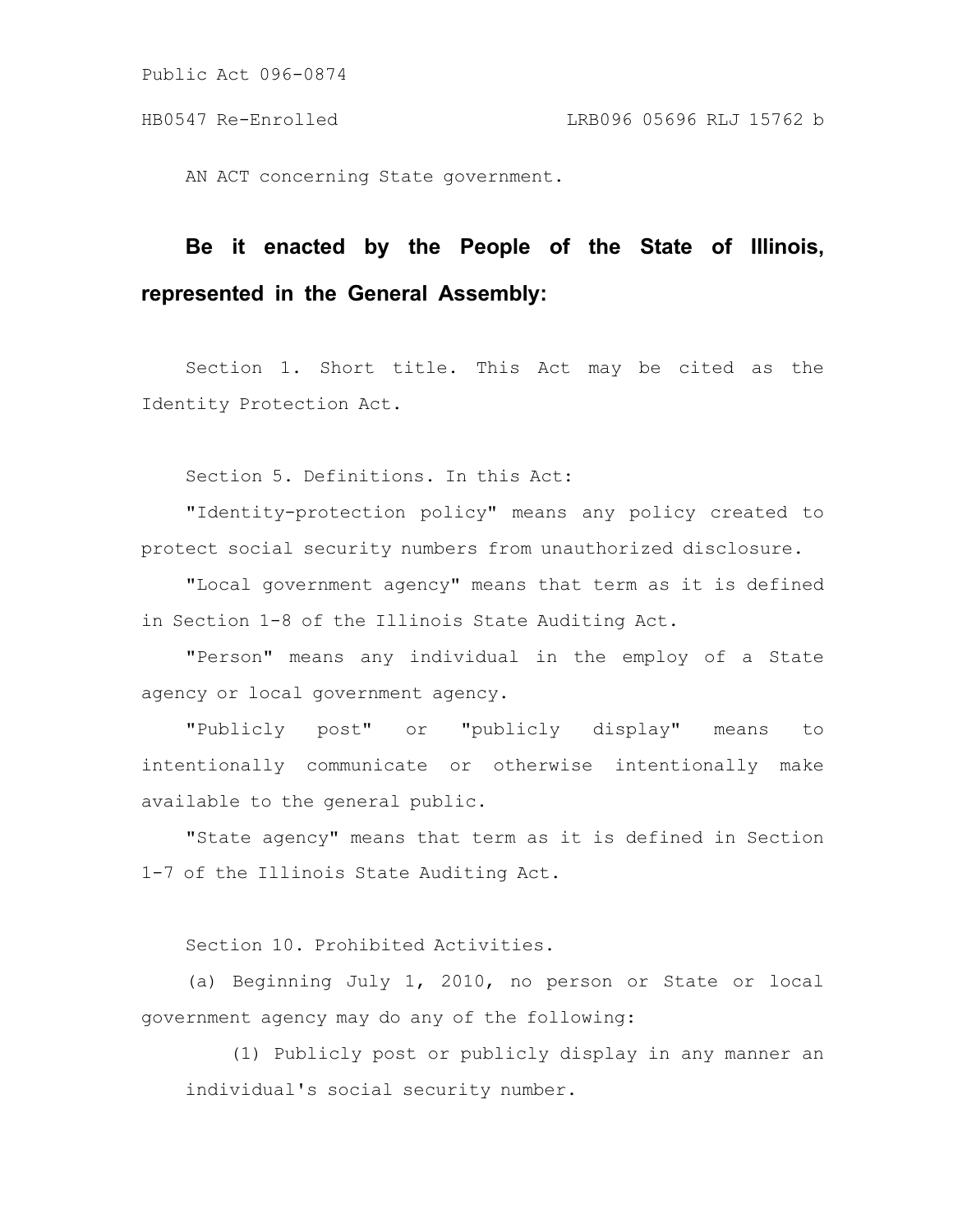(2) Print an individual's social security number on any card required for the individual to access products or services provided by the person or entity.

(3) Require an individual to transmit his or her social security number over the Internet, unless the connection is secure or the social security number is encrypted.

(4) Print an individual's social security number on any materials that are mailed to the individual, through the U.S. Postal Service, any private mail service, electronic mail, or any similar method of delivery, unless State or federal law requires the social security number to be on the document to be mailed. Notwithstanding any provision in this Section to the contrary, social security numbers may be included in applications and forms sent by mail, including, but not limited to, any material mailed in connection with the administration of the Unemployment Insurance Act, any material mailed in connection with any tax administered by the Department of Revenue, and documents sent as part of an application or enrollment process or to establish, amend, or terminate an account, contract, or policy or to confirm the accuracy of the social security number. A social security number that may permissibly be mailed under this Section may not be printed, in whole or in part, on a postcard or other mailer that does not require an envelope or be visible on an envelope without the envelope having been opened.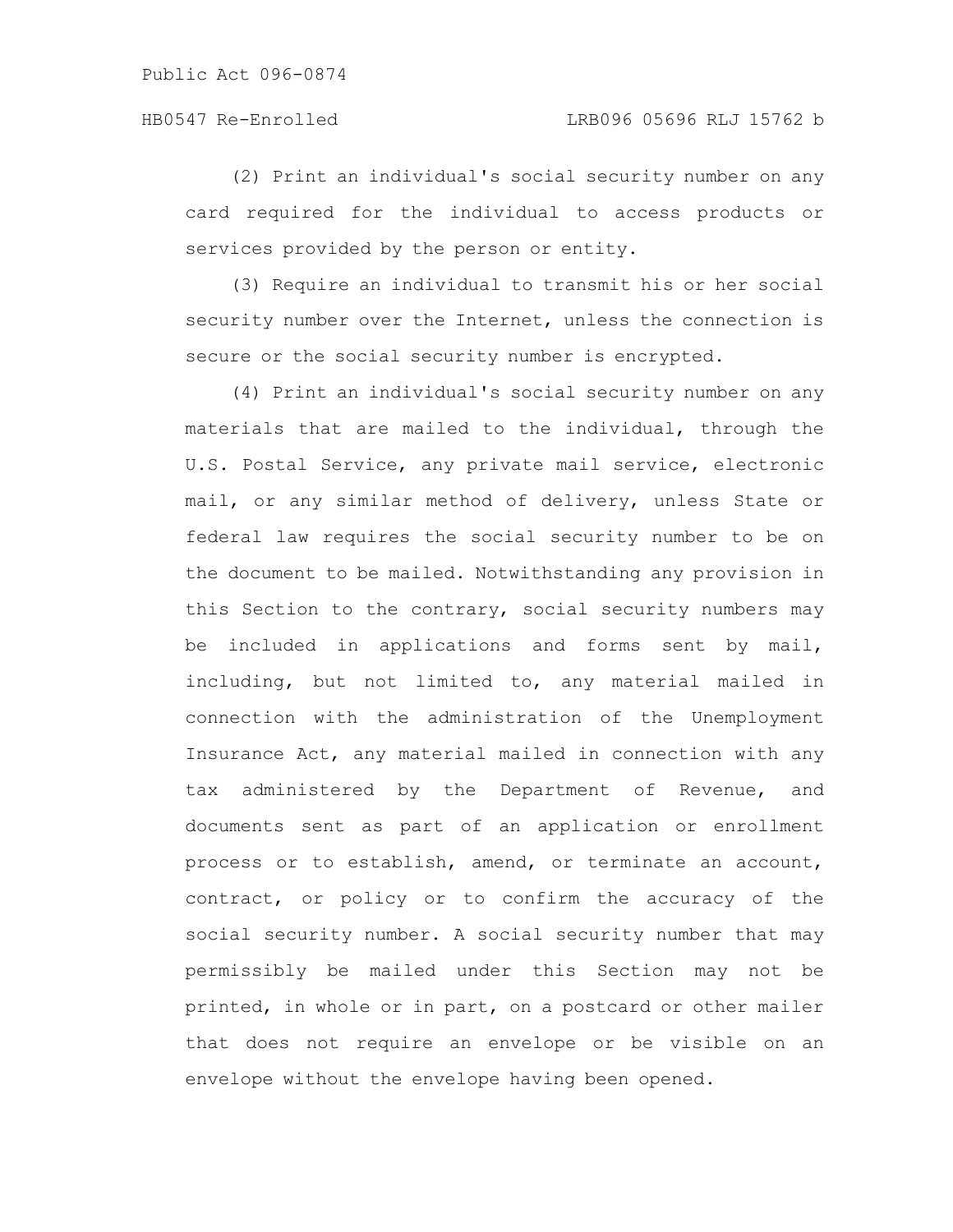(b) Except as otherwise provided in this Act, beginning July 1, 2010, no person or State or local government agency may do any of the following:

(1) Collect, use, or disclose a social security number from an individual, unless (i) required to do so under State or federal law, rules, or regulations, or the collection, use, or disclosure of the social security number is otherwise necessary for the performance of that agency's duties and responsibilities; (ii) the need and purpose for the social security number is documented before collection of the social security number; and (iii) the social security number collected is relevant to the documented need and purpose.

(2) Require an individual to use his or her social security number to access an Internet website.

(3) Use the social security number for any purpose other than the purpose for which it was collected.

(c) The prohibitions in subsection (b) do not apply in the following circumstances:

(1) The disclosure of social security numbers to agents, employees, contractors, or subcontractors of a governmental entity or disclosure by a governmental entity to another governmental entity or its agents, employees, contractors, or subcontractors if disclosure is necessary in order for the entity to perform its duties and responsibilities; and, if disclosing to a contractor or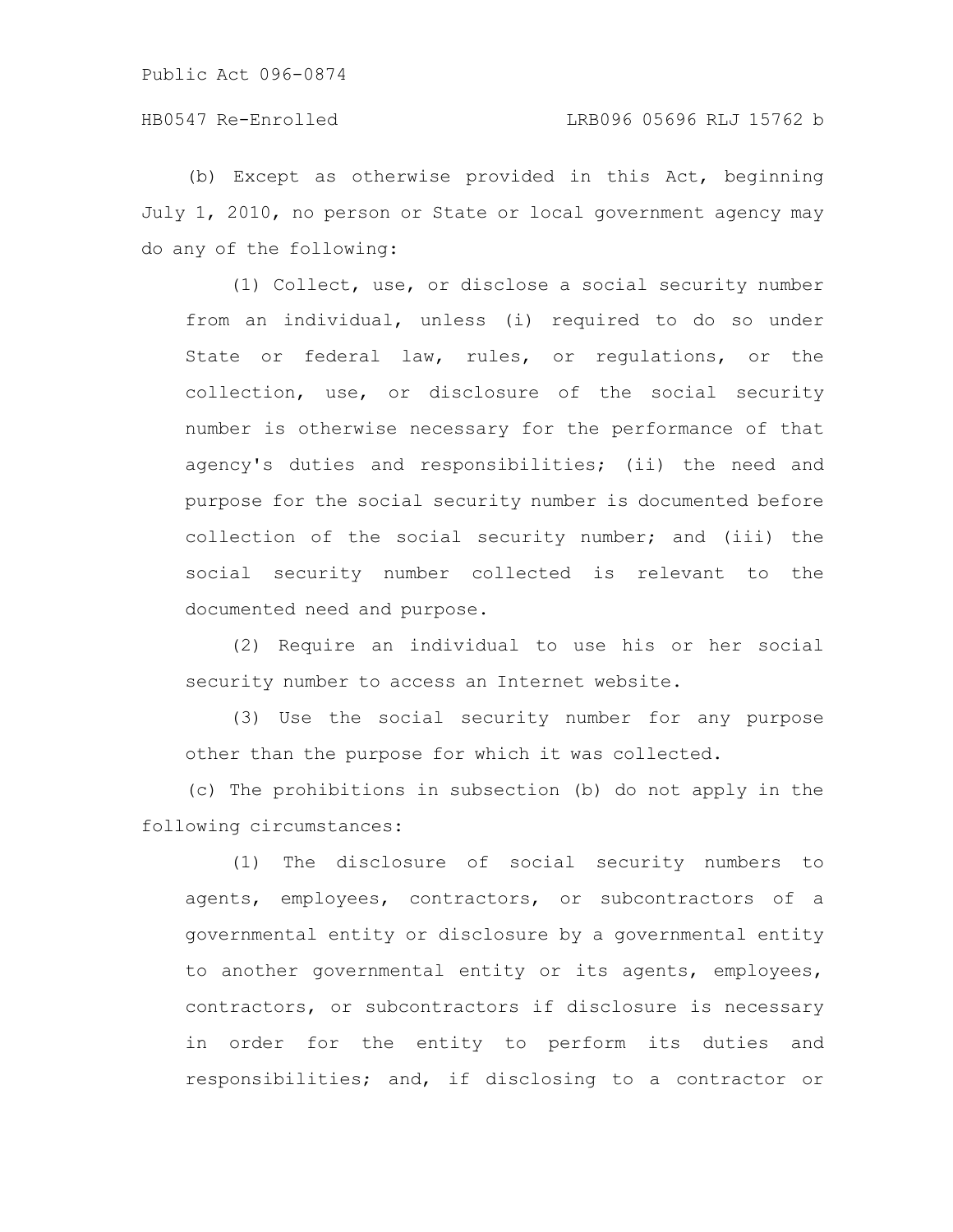subcontractor, prior to such disclosure, the governmental entity must first receive from the contractor or subcontractor a copy of the contractor's or subcontractor's policy that sets forth how the requirements imposed under this Act on a governmental entity to protect an individual's social security number will be achieved.

(2) The disclosure of social security numbers pursuant to a court order, warrant, or subpoena.

(3) The collection, use, or disclosure of social security numbers in order to ensure the safety of: State and local government employees; persons committed to correctional facilities, local jails, and other law-enforcement facilities or retention centers; wards of the State; and all persons working in or visiting a State or local government agency facility.

(4) The collection, use, or disclosure of social security numbers for internal verification or administrative purposes.

(5) The disclosure of social security numbers by a State agency to any entity for the collection of delinquent child support or of any State debt or to a governmental agency to assist with an investigation or the prevention of fraud.

(6) The collection or use of social security numbers to investigate or prevent fraud, to conduct background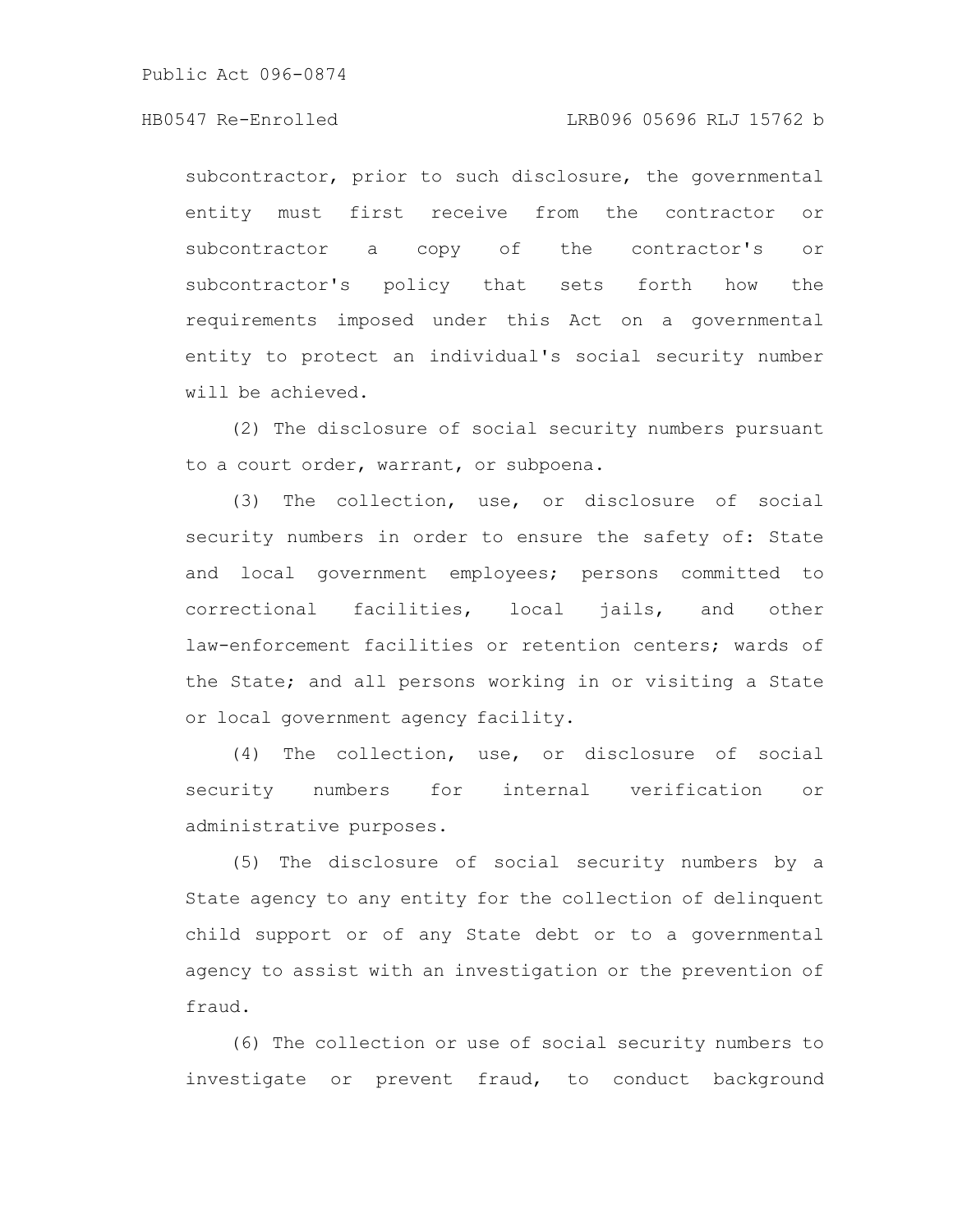checks, to collect a debt, to obtain a credit report from a consumer reporting agency under the federal Fair Credit Reporting Act, to undertake any permissible purpose that is enumerated under the federal Gramm Leach Bliley Act, or to locate a missing person, a lost relative, or a person who is due a benefit, such as a pension benefit or an unclaimed property benefit.

(d) If any State or local government agency has adopted standards for the collection, use, or disclosure of social security numbers that are stricter than the standards under this Act with respect to the protection of those social security numbers, then, in the event of any conflict with the provisions of this Act, the stricter standards adopted by the State or local government agency shall control.

Section 15. Public inspection and copying of documents. Notwithstanding any other provision of this Act to the contrary, a person or State or local government agency must comply with the provisions of any other State law with respect to allowing the public inspection and copying of information or documents containing all or any portion of an individual's social security number. A person or State or local government agency must redact social security numbers from the information or documents before allowing the public inspection or copying of the information or documents.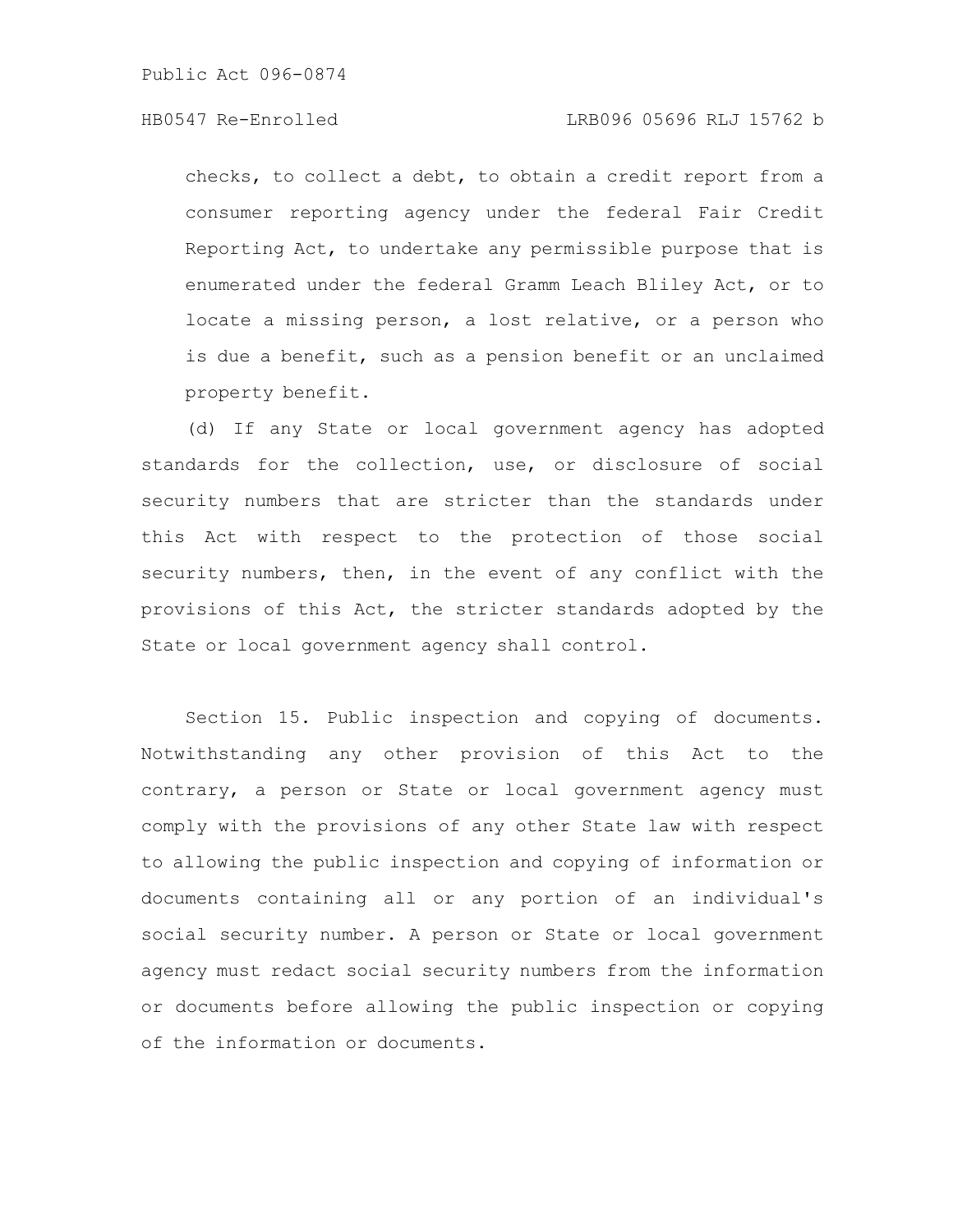Section 20. Applicability.

(a) This Act does not apply to the collection, use, or disclosure of a social security number as required by State or federal law, rule, or regulation.

(b) This Act does not apply to documents that are recorded with a county recorder or required to be open to the public under any State or federal law, rule, or regulation, applicable case law, Supreme Court Rule, or the Constitution of the State of Illinois. Notwithstanding this Section, county recorders must comply with Section 35 of this Act.

Section 25. Compliance with federal law. If a federal law takes effect requiring any federal agency to establish a national unique patient health identifier program, any State or local government agency that complies with the federal law shall be deemed to be in compliance with this Act.

Section 30. Embedded social security numbers. Beginning December 31, 2009, no person or State or local government agency may encode or embed a social security number in or on a card or document, including, but not limited to, using a bar code, chip, magnetic strip, RFID technology, or other technology, in place of removing the social security number as required by this Act.

Section 35. Identity-protection policy; local government.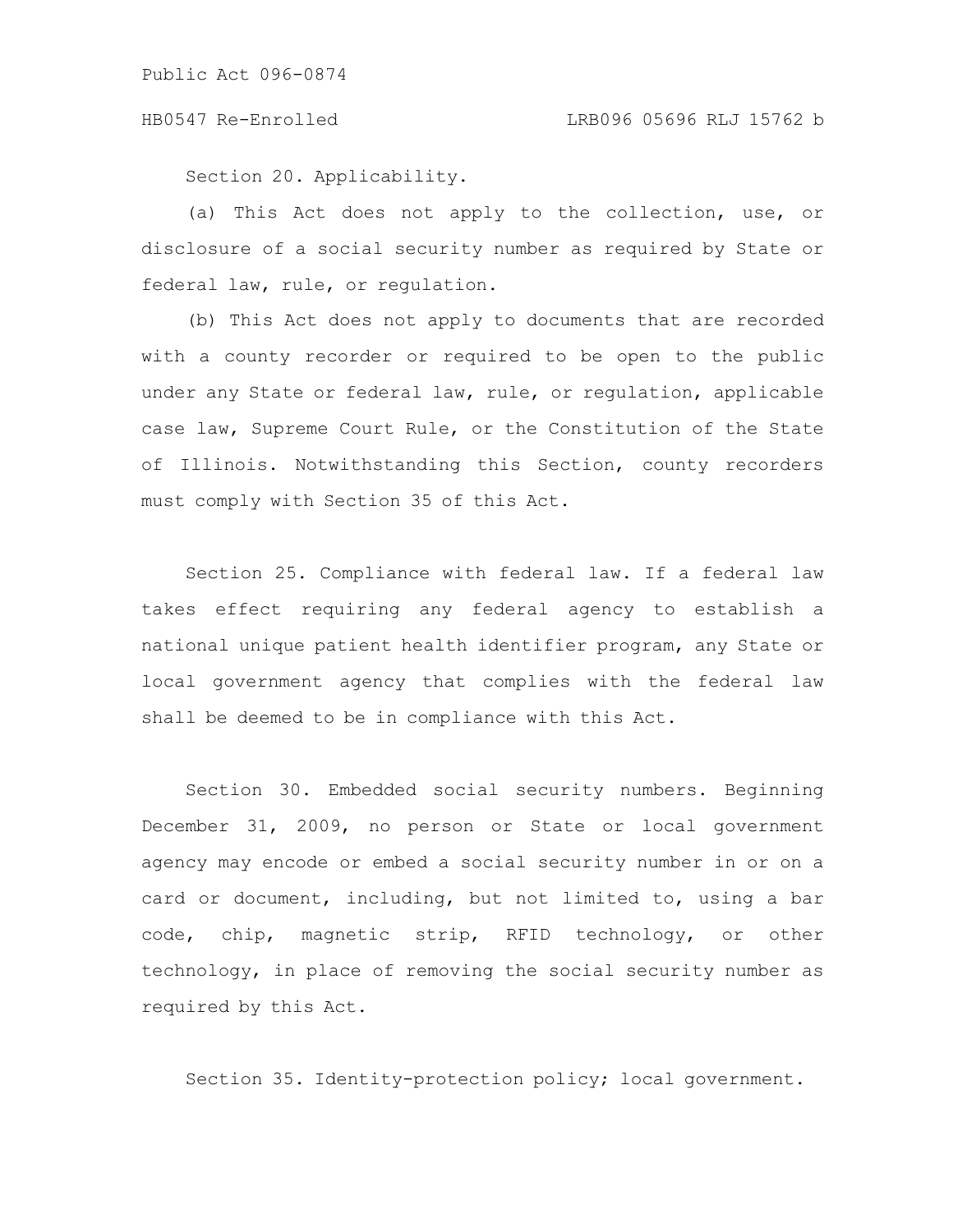(a) Each local government agency must draft and approve an identity-protection policy within 12 months after the effective date of this Act. The policy must do all of the following:

(1) Identify this Act.

(2) Require all employees of the local government agency identified as having access to social security numbers in the course of performing their duties to be trained to protect the confidentiality of social security numbers. Training should include instructions on the proper handling of information that contains social security numbers from the time of collection through the destruction of the information.

(3) Direct that only employees who are required to use or handle information or documents that contain social security numbers have access to such information or documents.

(4) Require that social security numbers requested from an individual be provided in a manner that makes the social security number easily redacted if required to be released as part of a public records request.

(5) Require that, when collecting a social security number or upon request by the individual, a statement of the purpose or purposes for which the agency is collecting and using the social security number be provided.

(b) Each local government agency must file a written copy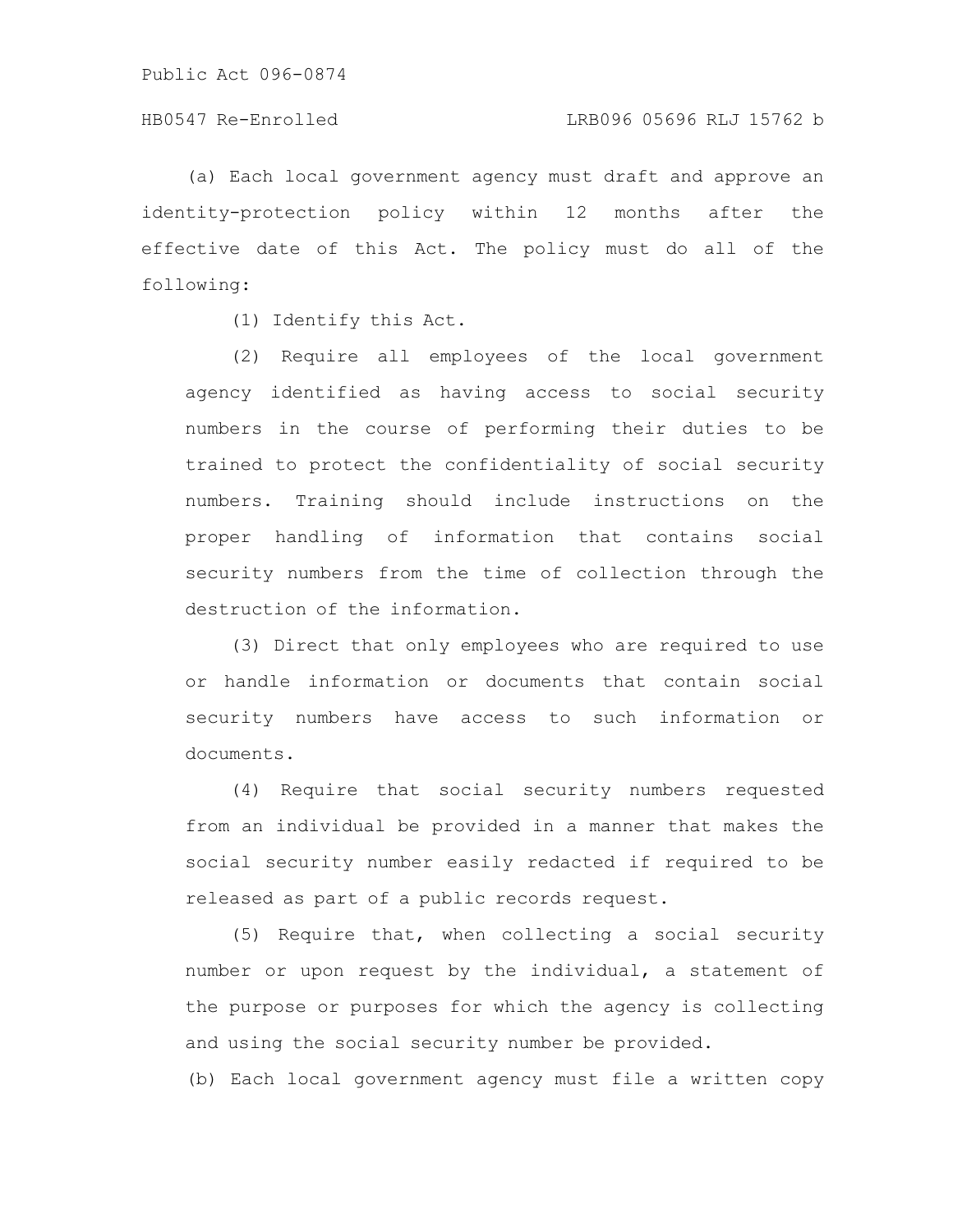## HB0547 Re-Enrolled LRB096 05696 RLJ 15762 b

of its privacy policy with the governing board of the unit of local government within 30 days after approval of the policy. Each local government agency must advise its employees of the existence of the policy and make a copy of the policy available to each of its employees, and must also make its privacy policy available to any member of the public, upon request. If a local government agency amends its privacy policy, then that agency must file a written copy of the amended policy with the appropriate entity and must also advise its employees of the existence of the amended policy and make a copy of the amended policy available to each of its employees.

(c) Each local government agency must implement the components of its identity-protection policy that are necessary to meet the requirements of this Act within 12 months after the date the identity-protection policy is approved. This subsection (c) shall not affect the requirements of Section 10 of this Act.

Section 37. Identity-protection policy; State.

(a) Each State agency must draft and approve an identity-protection policy within 12 months after the effective date of this Act. The policy must do all of the following:

(1) Identify this Act.

(2) Require all employees of the State agency identified as having access to social security numbers in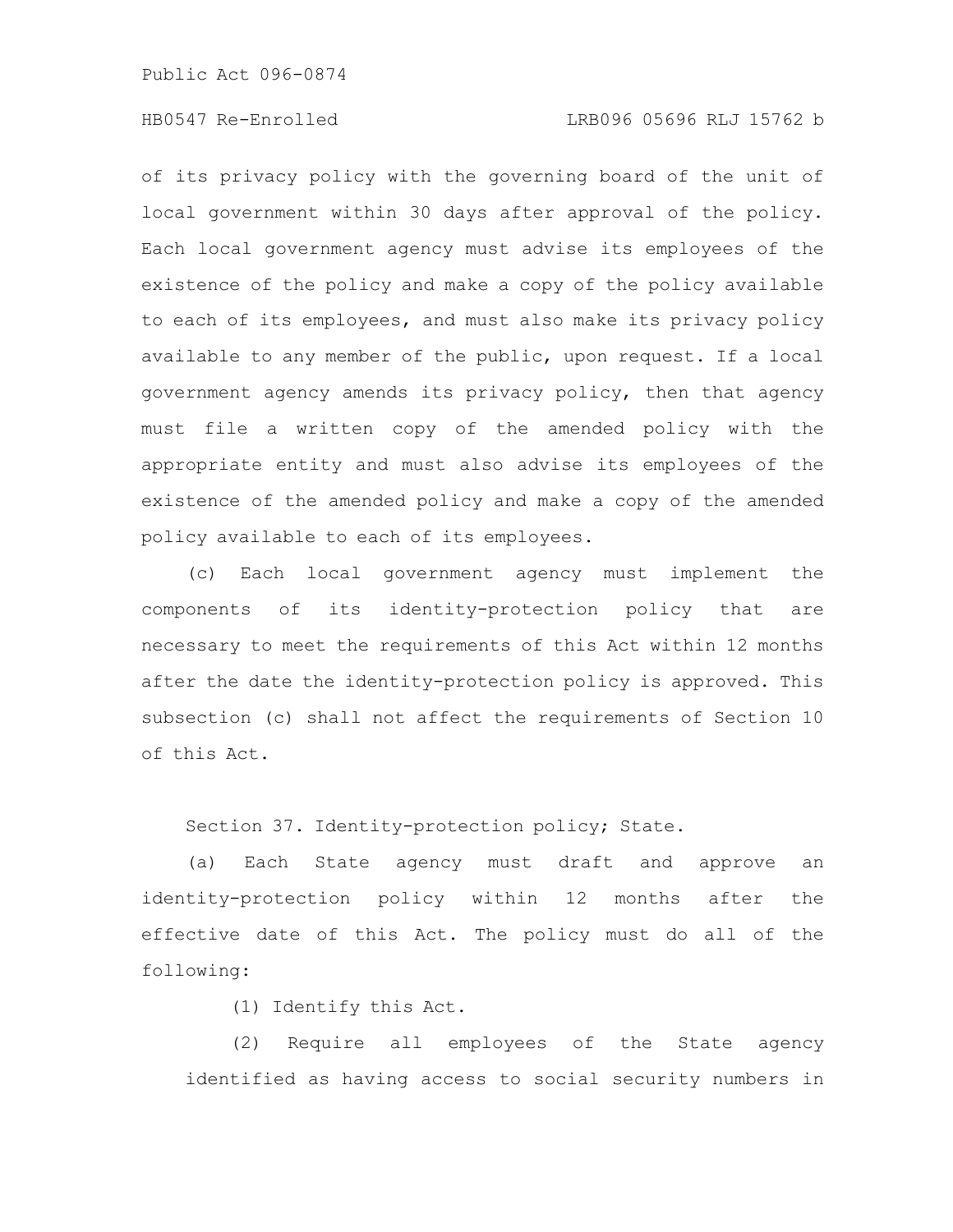the course of performing their duties to be trained to protect the confidentiality of social security numbers. Training should include instructions on proper handling of information that contains social security numbers from the time of collection through the destruction of the information.

(3) Direct that only employees who are required to use or handle information or documents that contain social security numbers have access to such information or documents.

(4) Require that social security numbers requested from an individual be placed in a manner that makes the social security number easily redacted if required to be released as part of a public records request.

(5) Require that, when collecting a social security number or upon request by the individual, a statement of the purpose or purposes for which the agency is collecting and using the social security number be provided.

(b) Each State agency must provide a copy of its identity-protection policy to the Social Security Number Protection Task Force within 30 days after the approval of the policy.

(c) Each State agency must implement the components of its identity-protection policy that are necessary to meet the requirements of this Act within 12 months after the date the identity-protection policy is approved. This subsection (c)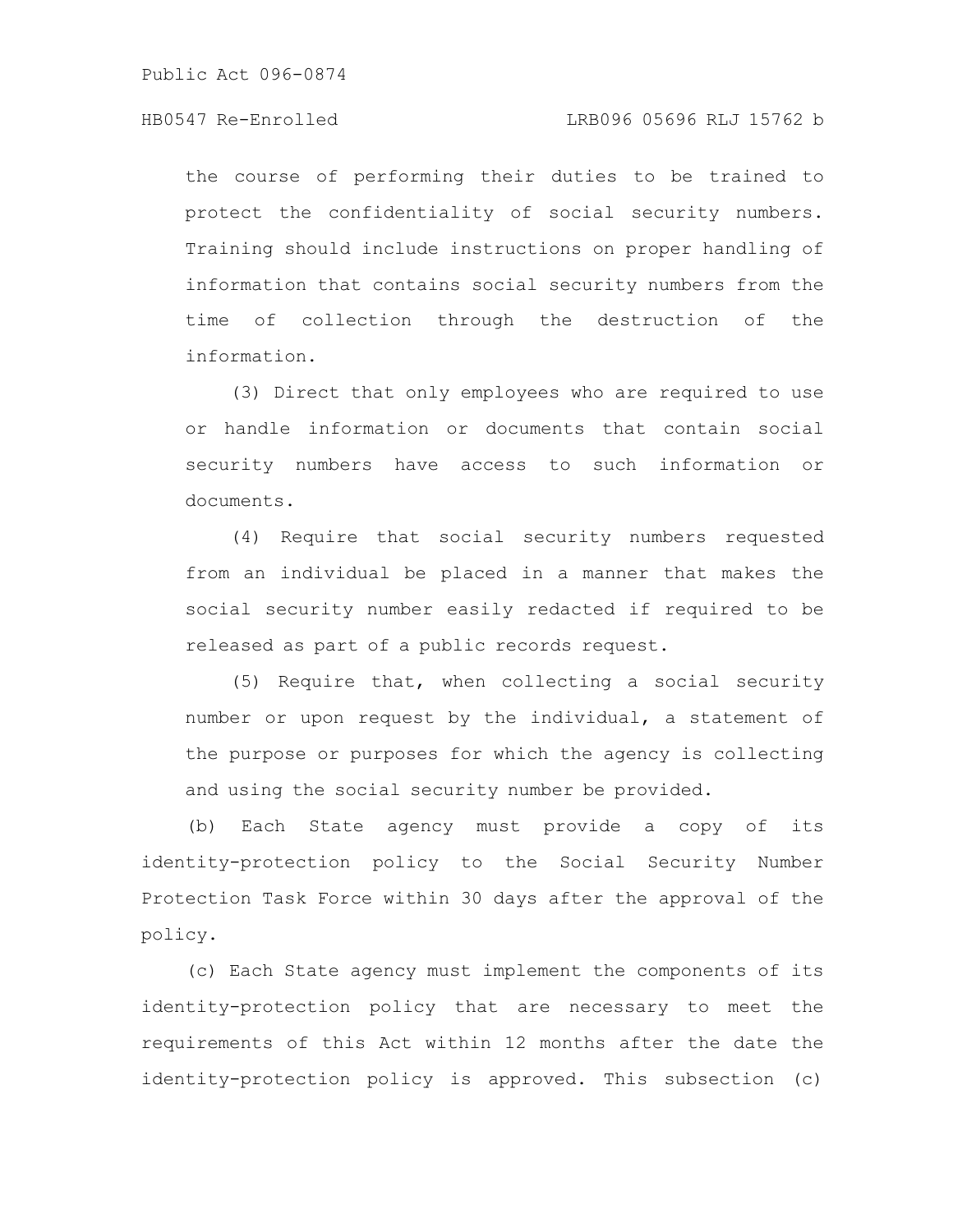shall not affect the requirements of Section 10 of this Act.

Section 40. Judicial branch and clerks of courts. The judicial branch and clerks of the circuit court are not subject to the provisions of this Act, except that the Supreme Court shall, under its rulemaking authority or by administrative order, adopt requirements applicable to the judicial branch, including clerks of the circuit court, regulating the disclosure of social security numbers consistent with the intent of this Act and the unique circumstances relevant in the judicial process.

Section 45. Violation. Any person who intentionally violates the prohibitions in Section 10 of this Act is guilty of a Class B misdemeanor.

Section 50. Home rule. A home rule unit of local government, any non-home rule municipality, or any non-home rule county may regulate the use of social security numbers, but that regulation must be no less restrictive than this Act. This Act is a limitation under subsection (i) of Section 6 of Article VII of the Illinois Constitution on the concurrent exercise by home rule units of powers and functions exercised by the State.

Section 55. This Act does not supersede any more